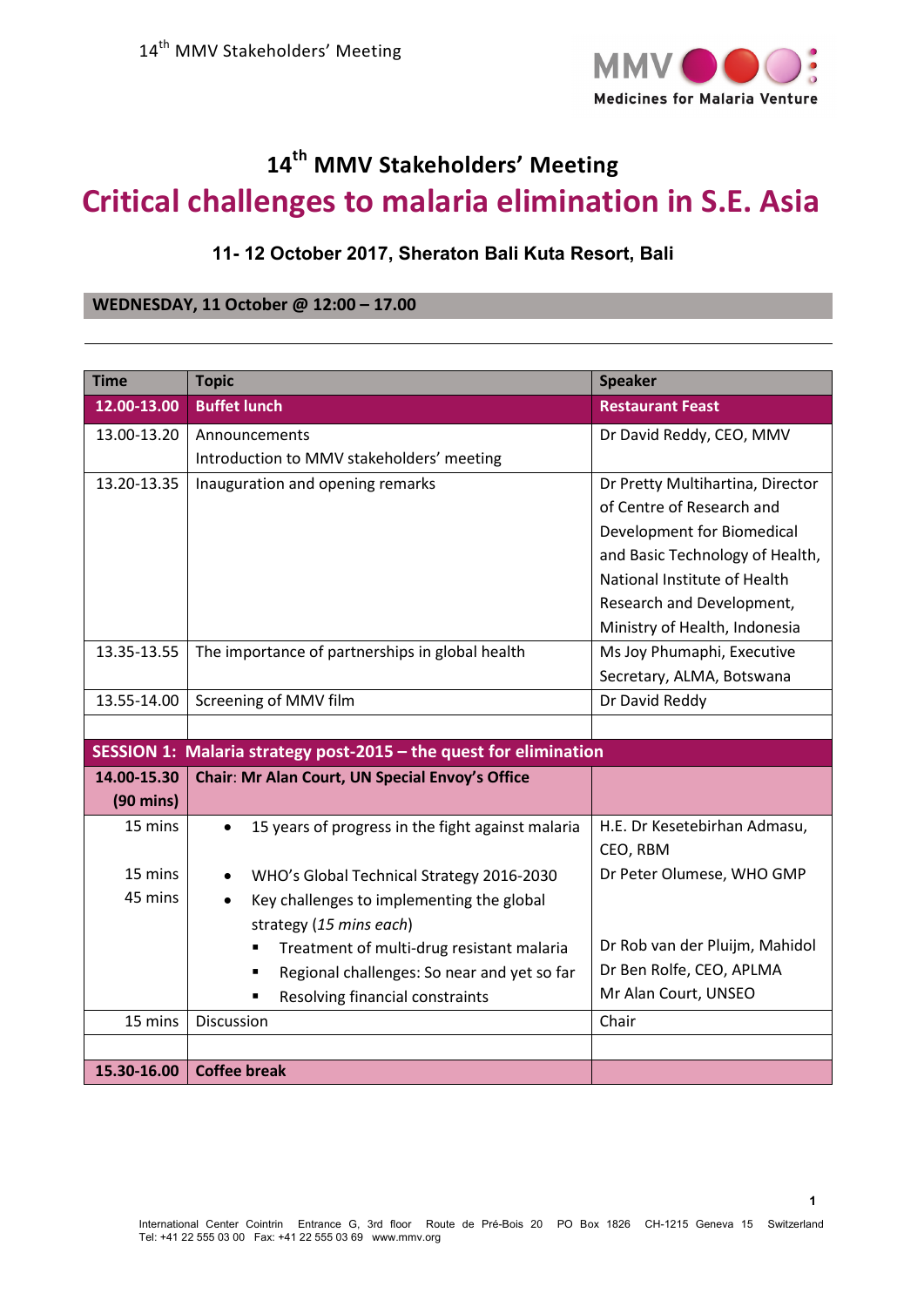

| 16.00-17.00 | <b>MMV: Prioritizing elimination</b>                   |                           |
|-------------|--------------------------------------------------------|---------------------------|
| 5 mins      | Launch of MMV's 5 <sup>th</sup> Business Plan          | Alan Court, UNSEO and MMV |
| 10 mins     | Screening of film on the Business Plan<br>$\bullet$    | Board member              |
| 10 mins     | Supporting the global agenda - MMV and the next 5      | Dr David Reddy, CEO MMV   |
|             | vears                                                  |                           |
| 10 mins     | The journey to impact                                  | Mr George Jagoe, EVP APM  |
| 10 mins     | Building the tools to drive elimination and save lives | Dr Tim Wells, CSO, MMV    |
| 15 mins     | <b>Discussion</b>                                      | Chair                     |

| 19.00   | Departure for Opening Dinner at Taman Bhagawan |                                     |
|---------|------------------------------------------------|-------------------------------------|
|         |                                                |                                     |
| 10 mins | Welcome speech                                 | Mr Alan Court, UNSEO and            |
|         |                                                | MMV Board member                    |
| 10 mins | Keynote speech:                                | Prof Marcel Tanner, President       |
|         | "The best is yet to come"                      | Swiss Academy of Sciences,          |
|         |                                                | Director Emeritus Swiss TPH         |
| 15 mins | Project of the year 2016 award                 | Introduction: Dr David Reddy        |
|         |                                                | P. vivax assays team:               |
|         |                                                | Dr Flizabeth Winzeler<br>$\bullet$  |
|         |                                                | Dr Jetsumon Prachumsri<br>$\bullet$ |

## **THURSDAY, 12 October @ 08.30-17.30h**

| <b>Time</b>         | <b>Topic</b>                                                         | <b>Speaker</b>                    |  |
|---------------------|----------------------------------------------------------------------|-----------------------------------|--|
|                     | <b>Breakfast</b>                                                     | <b>Restaurant Feast</b>           |  |
|                     |                                                                      |                                   |  |
|                     | SESSION 2: Achieving impact by improving access to today's medicines |                                   |  |
| 09.00-10.30         | Chair: Mr George Jagoe, EVP, Access and Product Management, MMV      |                                   |  |
| $(90 \text{ mins})$ |                                                                      |                                   |  |
| 15 mins             | Protecting pregnant women from malaria:                              | Dr Rini Poespoprodjo, Timika      |  |
|                     | exploring new options                                                | Research Facility, Indonesia; and |  |
|                     |                                                                      | Dr Rukhsana Ahmed, LSTM           |  |
| 20 mins             | Pyronaridine artesunate: Creating new access                         | Mr Won June Chang, Shin Poong     |  |
|                     | and expanding the evidence base for the most                         | Pharmaceutical Co Ltd, Korea      |  |
|                     | recent EMA-approved ACT                                              |                                   |  |
| 20 mins             | Injectable artesunate: Increasing patient                            | Ms Lily Su, Guilin Pharmaceutical |  |
|                     | survival through WHO's recommended                                   | Co Ltd, China                     |  |
|                     | treatment for severe malaria                                         |                                   |  |
| 20 mins             | Expanding access channels at the community                           | Dr Madan M Pradhan, NVBDCP,       |  |
|                     | level: Pioneering CCMP work in Odisha, India                         | Odisha, India                     |  |
| 15 mins             | <b>Discussion</b>                                                    | Chair                             |  |
| 10.30-11.00         | <b>Coffee break</b>                                                  |                                   |  |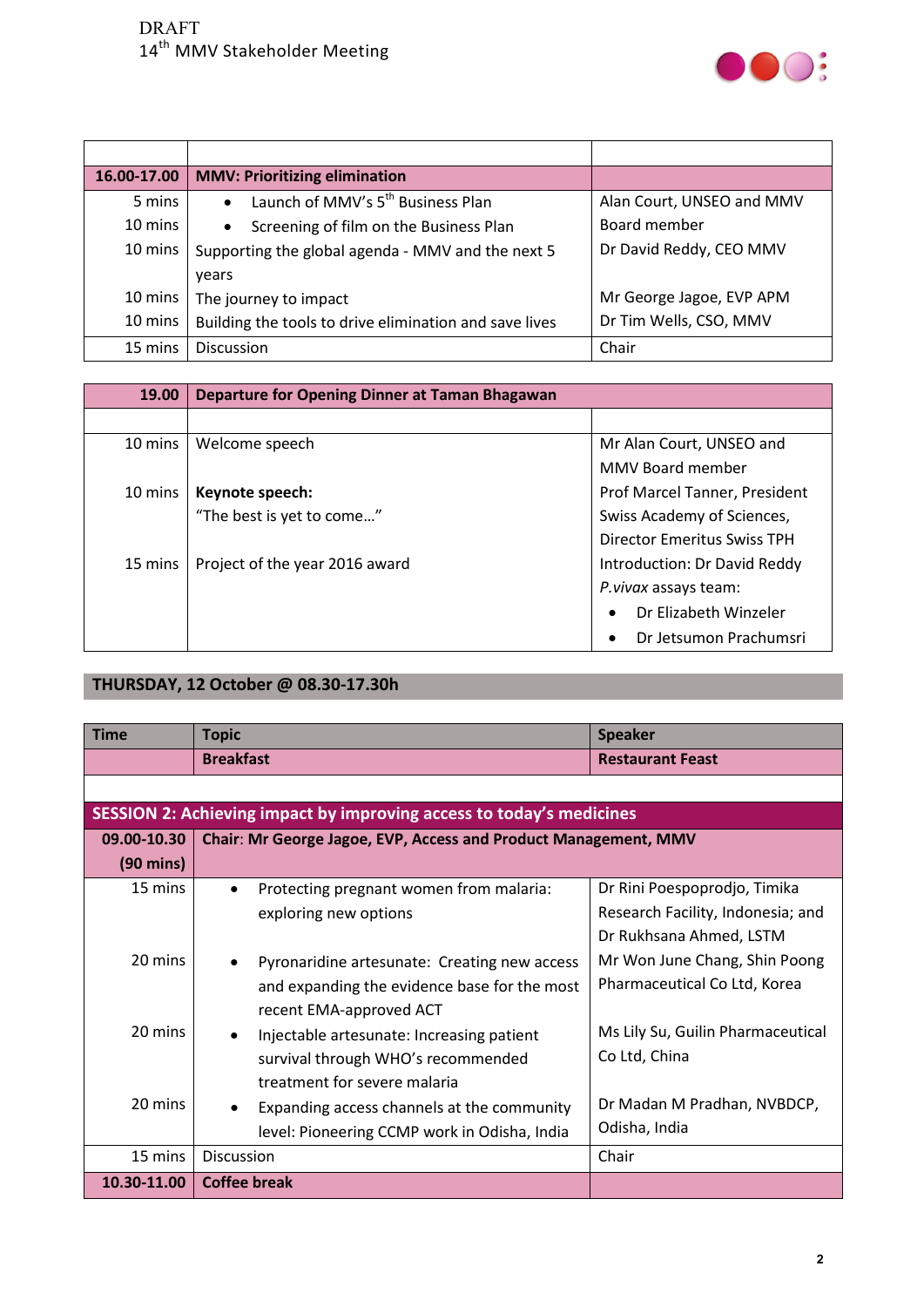

|                      | SESSION 3: New opportunities for expanding access to improved treatment for relapsing |                                    |  |  |
|----------------------|---------------------------------------------------------------------------------------|------------------------------------|--|--|
| malaria              |                                                                                       |                                    |  |  |
| 11.00-12.30          | Chair: Dr Ben Rolfe, CEO, APLMA                                                       |                                    |  |  |
| $(90 \text{ mins})$  |                                                                                       |                                    |  |  |
| 15 mins              | Genesis, evidence base and strategy of the 2015<br>$\bullet$                          | Prof Kevin Baird, Eijkman-Oxford   |  |  |
|                      | WHO Plasmodium vivax Technical Brief                                                  | Clinical Research Unit (EOCRU),    |  |  |
|                      |                                                                                       | Indonesia                          |  |  |
| 15 mins              | P. vivax malaria $-$ the burden and consequences<br>$\bullet$                         | Prof Ric Price; Menzies School of  |  |  |
|                      | of not fully treating patients with radical cure                                      | Health Research, Australia         |  |  |
| 60 mins              | <b>REGIONAL PERSPECTIVES</b>                                                          |                                    |  |  |
|                      | The challenges of the programmatic management of                                      |                                    |  |  |
|                      | radical cure for P. vivax malaria (15 mins each).                                     |                                    |  |  |
|                      | PNG's expanding malaria programme<br>$\circ$                                          | Dr Leo Makita, PNG                 |  |  |
|                      | Indonesia's progress in planning for the<br>$\circ$                                   | Dr Iriani Samad, NMCP, Indonesia   |  |  |
|                      | control and elimination of P. vivax                                                   |                                    |  |  |
|                      | Brazil's malaria elimination programme<br>$\circ$                                     | Dr Marcus Lacerda, Brazil          |  |  |
| 12.30-14.00          | Lunch                                                                                 |                                    |  |  |
|                      |                                                                                       |                                    |  |  |
|                      | <b>SESSION 4: Next generation tools for blood-stage infection</b>                     |                                    |  |  |
| 14.00-15.10          | Chair: Dr Janice Culpepper, Senior Program Officer, Bill & Melinda Gates Foundation   |                                    |  |  |
| $(70 \text{ mins})$  |                                                                                       |                                    |  |  |
| 25 mins              | Translational and product development at MMV<br>$\bullet$                             | Dr Tim Wells, MMV                  |  |  |
| 20 mins              | Artefenomel/Ferroquine (10 mins)                                                      |                                    |  |  |
|                      | KAF156 (10 mins)                                                                      | Dr David Hughes, Novartis          |  |  |
| 5 mins               | Celgene's malaria programme<br>$\bullet$                                              | Dr Joe Camardo, Celgene            |  |  |
| 20 mins              | <b>Discussion</b>                                                                     | Chair                              |  |  |
| 15.10-15.30          | <b>Coffee break</b>                                                                   |                                    |  |  |
|                      |                                                                                       |                                    |  |  |
|                      | <b>SESSION 5: Next generation tools for relapsing malaria</b>                         |                                    |  |  |
| 15.30-17.15          | Chair: Professor Kevin Baird, Eijkman-Oxford Clinical Research Unit (EOCRU)           |                                    |  |  |
| $(105 \text{ mins})$ |                                                                                       |                                    |  |  |
| 30 mins              | Developing a drug for relapsing malaria: The<br>$\bullet$<br>TQ programme             | Dr Marcus Lacerda, Brazil          |  |  |
| 20 mins              | Relapse behaviours in chemotherapeutic                                                | Prof Kevin Baird, (EOCRU)          |  |  |
|                      | assessments                                                                           |                                    |  |  |
| 15 mins              | MMV's longer-term anti-relapse strategy: The<br>discovery of new molecules            | Dr Brice Campo, MMV                |  |  |
| 30 mins              | New assays to screen compounds against liver stages                                   | Dr Elizabeth Winzeler, UCSD        |  |  |
|                      | of malaria (15 mins each)                                                             |                                    |  |  |
|                      |                                                                                       | Dr Jetsumon Prachumsri,<br>Mahidol |  |  |
| 10 mins              | Discussion                                                                            | Chair                              |  |  |
| 17.15-17.30          | Wrap-up                                                                               |                                    |  |  |
|                      | <b>Concluding remarks</b>                                                             | Dr David Reddy                     |  |  |
| 19.00                | <b>Informal dinner at North Courtyard, Sheraton</b>                                   |                                    |  |  |